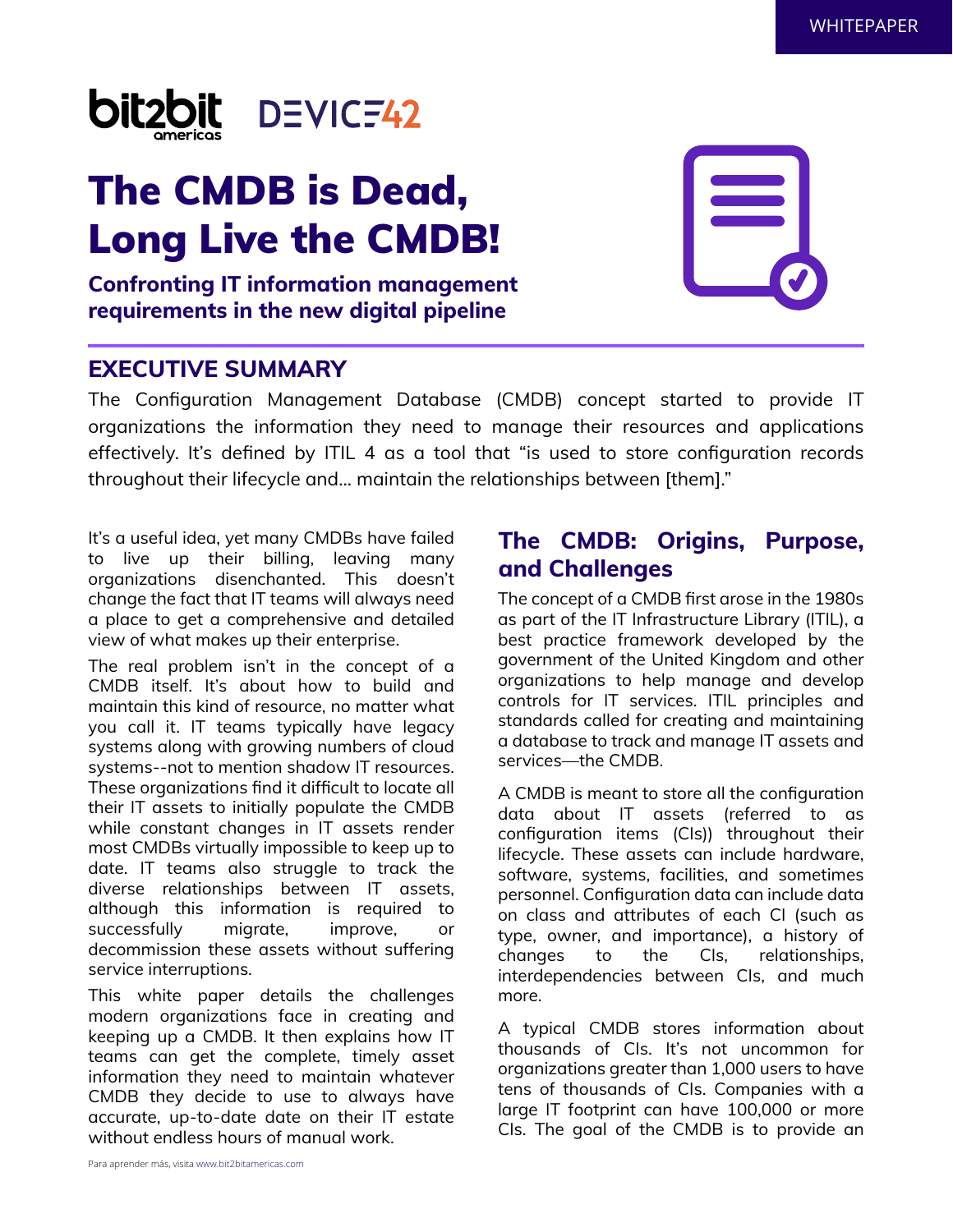organization with the information it needs to make better business decisions and run efficient IT service management (ITSM) processes within such complexity.

#### **Yet Many CMDBs Fail to Deliver**

The CMDB is often positioned as a perfect resource to solve all an organization's asset management challenges, but, industry statistics tell us that only 25% of organizations get meaningful value from their CMDB. The problem has little to do with what CMDB is in use or how the data it may contain is stored. The real problem is in how to get the most complete, accurate data on Cis and their relationships to start with, and how to keep that information up to date after that.

## **Difficult Discovery**

MDB tools offer great features for storing and retrieving data about assets, but they don't offer a clear path of how to get the data required. That's up to other technologies, including sheer human effort. At first, that wasn't an insurmountable problem. When CMDBs were first introduced, organizations primarily had on-premises data centers. IT teams could walk into a server room and quickly create a manual inventory of servers and other assets.

Now, most IT enterprises resources are the result of years of adding, changing, an/or removing IT assets. Many organizations have tens of thousands of servers in scattered locations. These are often a heterogeneous mix of legacy systems as well as cloud-based resources and shadow IT systems that individuals or teams have commissioned without oversight from IT leadership.

The sheer volume and rate of change that has occurred and continue to happen within these systems make it impossible to track CIs effectively using manual inventory methods. Some clues may exist in spreadsheets or in multiple tools, but most IT teams have IT asset documentation that is far from complete. As a result, many organizations suffer with CMDBs that incomplete and not fit for purpose.

# **The Problem with Updates**

Iven if organizations do manage to create a somewhat detailed CMDB through a combination of tools and manual effort, data about assets in large organizations change constantly. As soon as the CMDB is populated, it's out of date.

# **Inability Visualize Dependencies**

Most organizations currently do not have tools that enable them to easily see and evaluate the complex relationships between CIs in the CMDB, even though knowledge about these dependencies is necessary to optimize or migrate systems to the cloud. Visualizations can help organizations see clusters of systems that are rarely used. With that knowledge, organizations can decommission unused assets to reduce IT operating costs as well as improve security by reducing the IT attack surface. But such intuitive visualizations of complex IT are hard to find.

# **What is Needed**

No matter what CMDB organizations use to store the details about their IT estate, it's clear that they need to start with more complete information and keep it complete as they move through time. The real issue isn't the CMDB itself, it's how to get and maintain the data in it. Behind CMDB technologies, organizations need automated, thorough, and reliable IT infrastructure and application discovery technology together that includes clear dependency mapping for all the Cis discovered.

## **Comprehensive Auto Discovery and Continuous Updates**

An automated discovery solution can identify CIs and their related data across an organization. It can then auto-populate any CMDB, even if the IT team using it originally has limited knowledge of what they actually have in the IT estate. It should include RESTful APIs to enable your organization to customize the process of data-loading and mapping. For assets that are not connected to the network, and therefore cannot be discovered automatically, the solution should make it easy to import data about CIs from third-party sources, too.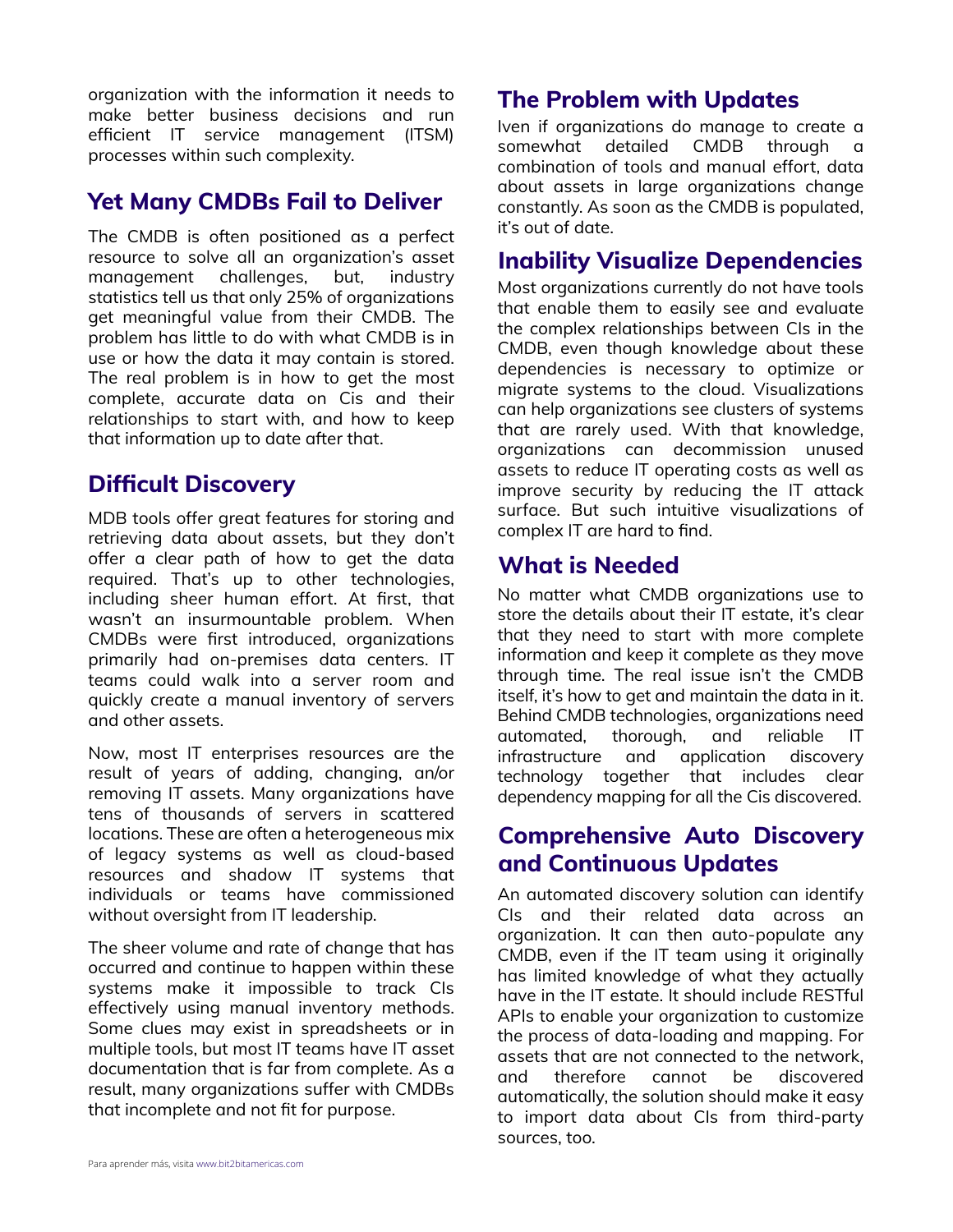# **Visualizations Show Relatioships Between CIs**

Visualization tools should be available within the tools that support the CMDB to enable an organization to better understand the relationships between Cis quickly. Highly customizable reports and inquiry screens can enable organizations to visualize computer

rooms and racks with power and capacity heatmaps, understand their full IP connectivity and power chain, as well as see hardware, software, and application dependencies. The best discovery tools feature dependency mapping that shows logical dependencies and connections with limits on noise from too much complexity. They do this by allowing for the creation of logical affinity groups as shown in Figure 1.



Figure 1: An affinity group shows dependencies in a simplified, but useful way with just enough detail.

# **Accelerate with Discovery and Dependency Mapping Designed to Support the CMDB**

Many CMDB products require organizations to define many fields for the Cis they include, which can make it a challenge to provide complete information simply by manual means. The best discovery and dependency mapping solutions include pre-built and customizable fields that discover and add in CI details immediately through the automated discovery process. The automated process defines users, groups, and passwords directly from the UI and define object-level permissions of Cis for granular control. From there, all the IT team must do is export the complete data to the CMDB tool of their choice.

#### **Critical CMDB Use Cases**

If it's fed the right data, a CMDB can be a useful solution for a wide range of use cases across an organization. For example, • Create a central point of reference for all their IT assets and infrastructures that makes it quick and easy to answer questions such as: How many of a certain type of hardware does the organization have deployed? How many installations of Software X currently exist within the organization? How many software licenses does the organization need to purchase to cover all its usage?

• Reduce risks of datacenter modernization efforts by providing a comprehensive accounting of IT resources and infrastructure that need to be modernized and eliminating the potential for forgotten assets.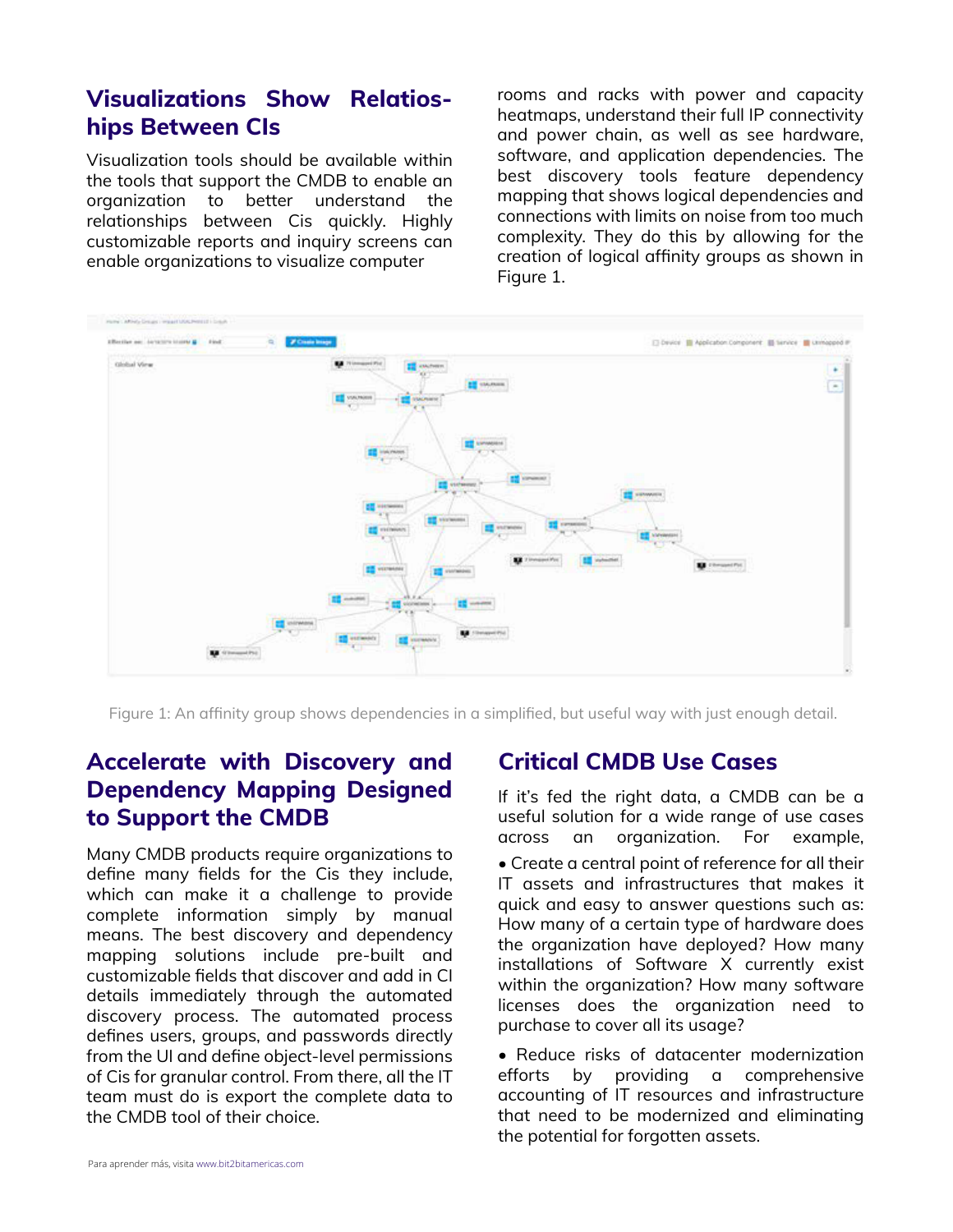• Quickly locate capacity for load response scaling in the face of constantly changing demand.

• Better manage all aspects of data center operations. A CMDB acts as the central repository for infrastructure information and serves as the one source for managing daily operations including client support, trouble ticket resolution, trouble ticket planning, and more.

# **The CMDB Requires Automated Discovery and Dependency Mapping**

The CMDB is a solid concept, but it offers only a partial solution at best. Often, in practice, the CMDB is like having a great library with only some of the books partially documented in it. To be the single source of truth required for the modern enterprise, a CMDB requires a comprehensive discovery and dependency mapping solution working to support it with the data it needs to be the roadmap to the future it is promised to be. Without the right discovery and dependency mapping solution to feed the right data into the CMDB, even those who follow ITIL best practices face significant risk simply because the data within their CMDB is flawed or incomplete.

# **Avoid Penalties**

Automated discovery and dependency mapping solutions enable organizations keep track of legal, contractual, and regulatory obligations. For example, modern discovery tools can track active software licenses within the IT estate to make sure that organizations aren't going beyond their license limitations. With the right information discovered and kept in the CMDB, audits are no longer an issue.

# **Increase Efficiency and Lower Internal and Lower Costs**

Discovery and dependency mapping platforms provide visibility into what hardware and software their employees use—or don't—to support wise decisions based on actual operational needs. This data helps organizations prevent unnecessary purchases or determine which assets can be decommissioned, but it's almost impossible to get without the right technology.

# **Improve Security**

What IT teams don't know can cause big problems. Without the proper dependency mapping and discovery platform, organizations rely on manual documentation and searching for the assets they have. Often times, resources such as servers, network devices and applications simply remain invisible in place in large IT companies, long after they are no longer useful. These redundant assets not only increase cost, but each increases the potential surface area vulnerable to attack in the enterprise. With a modern discovery solution, organizations gain visibility into all of their resources, including the never-before-seen.

#### **Boost Compliance**

When regulators arrive, an organization can't be sure it's compliant if it doesn't know what assets it has. Having a CDMB is a great start, but, unless that CMDB is kept up to date, the audit is usually accompanied by a huge manual effort to see what's really there. A modern discovery and dependency mapping platform takes this guesswork out of the picture to show how data is used by resources throughout the organization and how it's kept safe.

# **Conclusion**

The need for a single source of truth across the complex, hybrid IT estate has never been greater. IT is at the heart of all business activity—from the daily churn of financial markets to the production, logistics and distribution that make food available. However, after decades and layers of IT development, growth, and innovation, most organizations struggle with business technology that isn't fully documented or even fully visible to the teams

• That's a big problem because it's impossible to protect or improve what you can't see.

• The solution to the CMDB conundrum isn't in the CMDB itself—it's in how it starts and how it is maintained. To overcome these challenges, organizations need automated discovery and dependency mapping technology that…